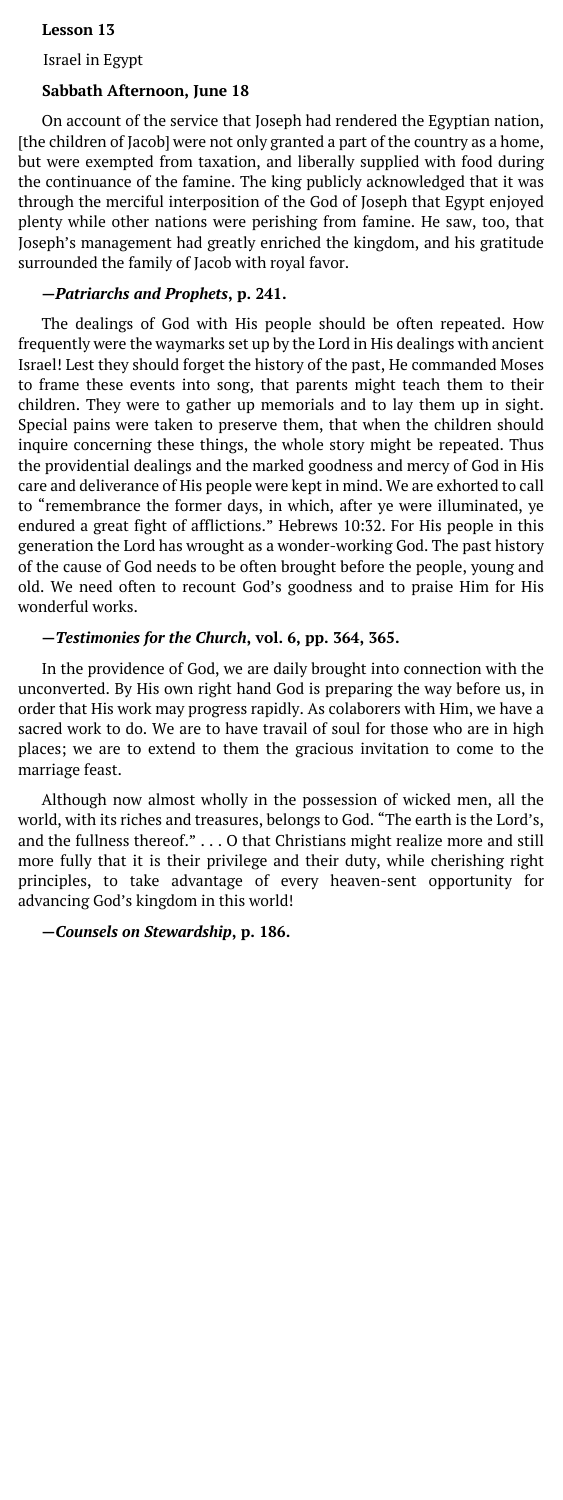#### **Sunday, June 19: Jacob Goes to Joseph**

Upon reaching Egypt the company proceeded directly to the land of Goshen. Thither came Joseph in his chariot of state, attended by a princely retinue. The splendor of his surroundings and the dignity of his position were alike forgotten; one thought alone filled his mind, one longing thrilled his heart. As he beheld the travelers approaching, the love whose yearnings had for so many long years been repressed, would no longer be controlled. He sprang from his chariot and hastened forward to bid his father welcome. "And he fell on his neck, and wept on his neck a good while. And Israel said unto Joseph, Now let me die, since I have seen thy face, because thou art yet alive."

#### **—***Patriarchs and Prophets***, p. 233.**

Pharaoh appreciated [Joseph's] wisdom in the management of all things connected with the kingdom, especially in the preparations for the long years of famine which came upon the land of Egypt. He felt that the whole kingdom was indebted for their prosperity to the wise management of Joseph; and, as a token of his gratitude, he said to Joseph, "The land of Egypt is before thee; in the best of the land make thy father and brethren to dwell; in the land of Goshen let them dwell. . . ."

"And Joseph placed his father and his brethren, and gave them a possession in the land of Egypt, in the best of the land, in the land of Rameses, as Pharaoh had commanded. And Joseph nourished his father, and his brethren, and all his father's household, with bread, according to their families."

#### **—***The Story of Redemption***, pp. 103, 104.**

Though the Egyptians had so long rejected the knowledge of God, the Lord still gave them opportunity for repentance. In the days of Joseph, Egypt had been an asylum for Israel; God had been honored in the kindness shown His people; and now the long-suffering One, slow to anger, and full of compassion, gave each judgment time to do its work; the Egyptians, cursed through the very objects they had worshiped, had evidence of the power of Jehovah, and all who would, might submit to God and escape His judgments.

# **—***Patriarchs and Prophets***, p. 333.**

Caste is hateful to God. He ignores everything of this character. In His sight the souls of all men are of equal value. He "hath made of one blood all nations of men for to dwell on all the face of the earth, and hath determined the times before appointed, and the bounds of their habitation; that they should seek the Lord, if haply they might feel after Him, and find Him, though He be not far from every one of us." Without distinction of age, or rank, or nationality, or religious privilege, all are invited to come unto Him and live. . . . "There is neither Jew nor Greek, there is neither bond nor free." . . . "The same Lord over all is rich unto all that call upon Him. For whosoever shall call upon the name of the Lord shall be saved." Acts 17:26, 27; Galatians 3:28; Romans 10:11-13.

**—***The Desire of Ages***, p. 403.**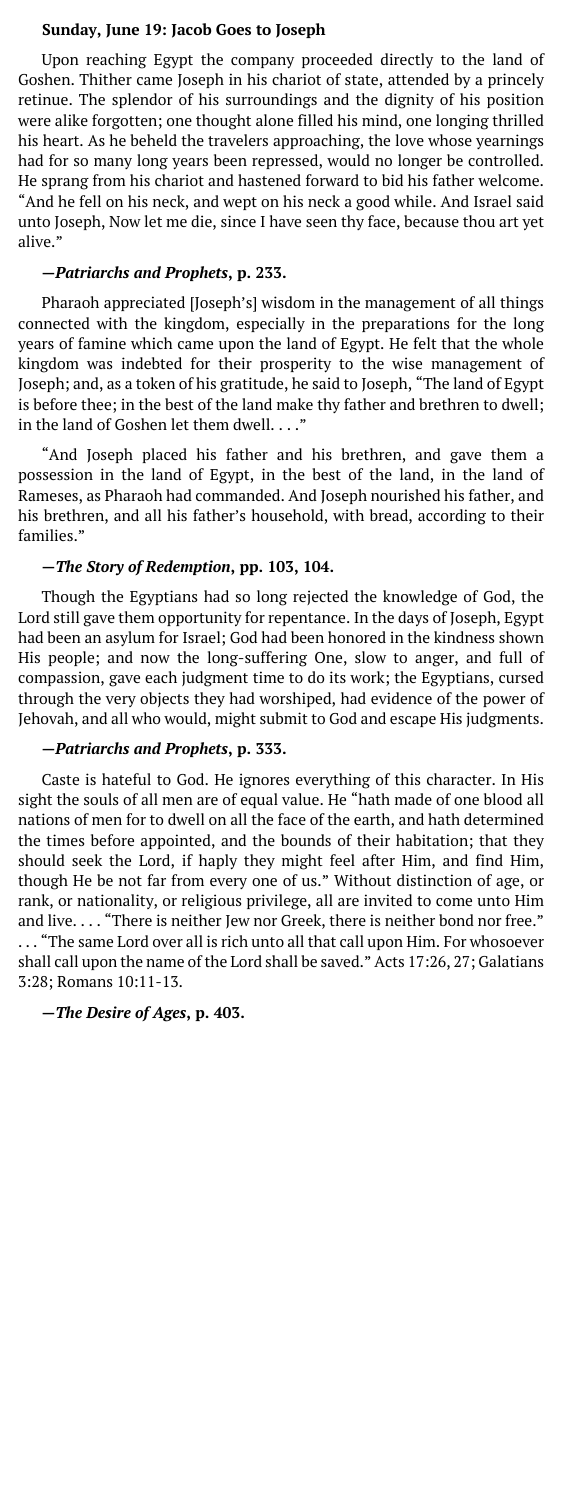# **Monday, June 20: Jacob Settles in Egypt**

Not long after their arrival Joseph brought his father also to be presented to the king. The patriarch was a stranger in royal courts; but amid the sublime scenes of nature he had communed with a mightier Monarch; and now, in conscious superiority, he raised his hands and blessed Pharaoh.

In his first greeting to Joseph, Jacob had spoken as if, with this joyful ending to his long anxiety and sorrow, he was ready to die. But seventeen years were yet to be granted him in the peaceful retirement of Goshen. These years were in happy contrast to those that had preceded them. He saw in his sons evidence of true repentance; he saw his family surrounded by all the conditions needful for the development of a great nation; and his faith grasped the sure promise of their future establishment in Canaan. He himself was surrounded with every token of love and favor that the prime minister of Egypt could bestow; and happy in the society of his long-lost son, he passed down gently and peacefully to the grave.

# **—***Patriarchs and Prophets***, p. 233.**

The continuity of Christian influence is the secret of its power, and this depends on the steadfastness of your manifestation of the character of Christ. Help those who have erred, by telling them of your experiences. Show how, when you made grave mistakes, patience, kindness, and helpfulness on the part of your fellow workers gave you courage and hope.

Until the judgment you will never know the influence of a kind, considerate course toward the inconsistent, the unreasonable, the unworthy. When we meet with ingratitude and betrayal of sacred trusts, we are roused to show our contempt or indignation. This the guilty expect; they are prepared for it. But kind forbearance takes them by surprise and often awakens their better impulses and arouses a longing for a nobler life.

# **—***The Ministry of Healing***, pp. 494, 495.**

The Laodicean message is applicable to the church at this time. Do you believe this message? Have you hearts that feel? Or are you constantly saying, We are rich and increased in goods, and have need of nothing? Is it in vain that the declaration of eternal truth has been given to this nation to be carried to all the nations of the world? God has chosen a people and made them the repositories of truth weighty with eternal results. To them has been given the light that must illuminate the world. Has God made a mistake? Are we indeed His chosen instrumentalities? Are we the men and women who are to bear to the world the messages of Revelation fourteen, to proclaim the message of salvation to those who are standing on the brink of ruin? Do we act as if we were?

The Laodicean message applies to all who profess to keep the law of God, and yet are not doers of it. We are not to be selfish in anything. Every phase of the Christian life is to be a representation of the life of Christ.

# **—Ellen G. White Comments, in** *The SDA Bible Commentary***, vol. 7, pp. 961, 962.**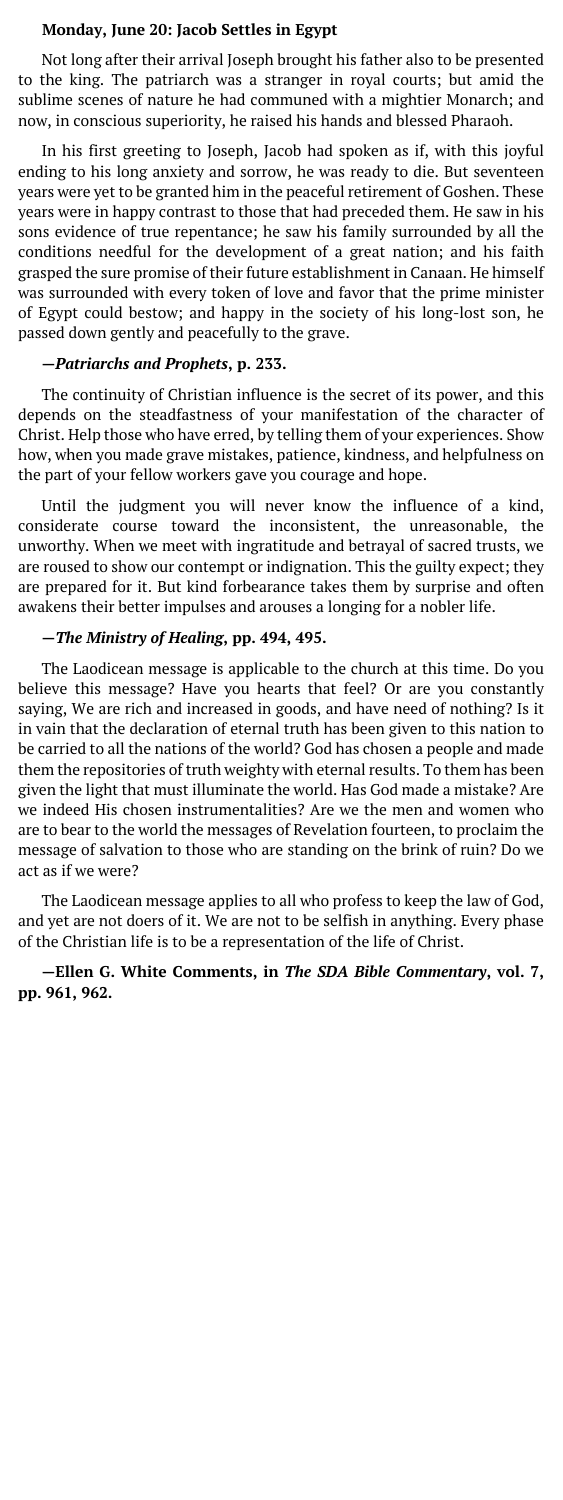# **Tuesday, June 21: Jacob Blesses Joseph's Sons**

As he felt death approaching, [Jacob] sent for Joseph....

[An] important matter demanded attention; the sons of Joseph were to be formally instated among the children of Israel. Joseph, coming for a last interview with his father, brought with him Ephraim and Manasseh. . . . It was Joseph's desire . . . that they should unite with their own people. He manifested his faith in the covenant promise, in behalf of his sons renouncing all the honors that the court of Egypt offered, for a place among the despised shepherd tribes, to whom had been entrusted the oracles of God.

Said Jacob, "Thy two sons, Ephraim, and Manasseh, which were born unto thee in the land of Egypt, before I came unto thee into Egypt, are mine; as Reuben and Simeon, they shall be mine." They were to be adopted as his own, and to become the heads of separate tribes. Thus one of the birthright privileges, which Reuben had forfeited, was to fall to Joseph—a double portion in Israel. . . .

. . . As [Joseph's sons] came nearer, the patriarch embraced and kissed them, solemnly laying his hands upon their heads in benediction. Then he uttered the prayer, "God, before whom my fathers Abraham and Isaac did walk, the God which fed me all my life long unto this day, the Angel which redeemed me from all evil, bless the lads." There was no spirit of selfdependence, no reliance upon human power or cunning now. God had been his preserver and support. There was no complaint of the evil days in the past. Its trials and sorrows were no longer regarded as things that were "against" him. Memory recalled only His mercy and loving-kindness who had been with him throughout his pilgrimage.

The blessing ended, Jacob gave his son the assurance—leaving for the generations to come, through long years of bondage and sorrow, this testimony to his faith—"Behold, I die; but God shall be with you, and bring you again unto the land of your fathers."

# **—***Patriarchs and Prophets***, pp. 234, 235.**

The hope of Israel was embodied in the promise made at the time of the call of Abraham, and afterward repeated again and again to his posterity, "In thee shall all families of the earth be blessed." Genesis 12:3. As the purpose of God for the redemption of the race was unfolded to Abraham, the Sun of Righteousness shone upon his heart, and his darkness was scattered. And when, at last, the Saviour Himself walked and talked among the sons of men, He bore witness to the Jews of the patriarch's bright hope of deliverance through the coming of a Redeemer. "Your father Abraham rejoiced to see My day," Christ declared; "and he saw it, and was glad." John 8:56.

#### **—***Prophets and Kings***, p. 683.**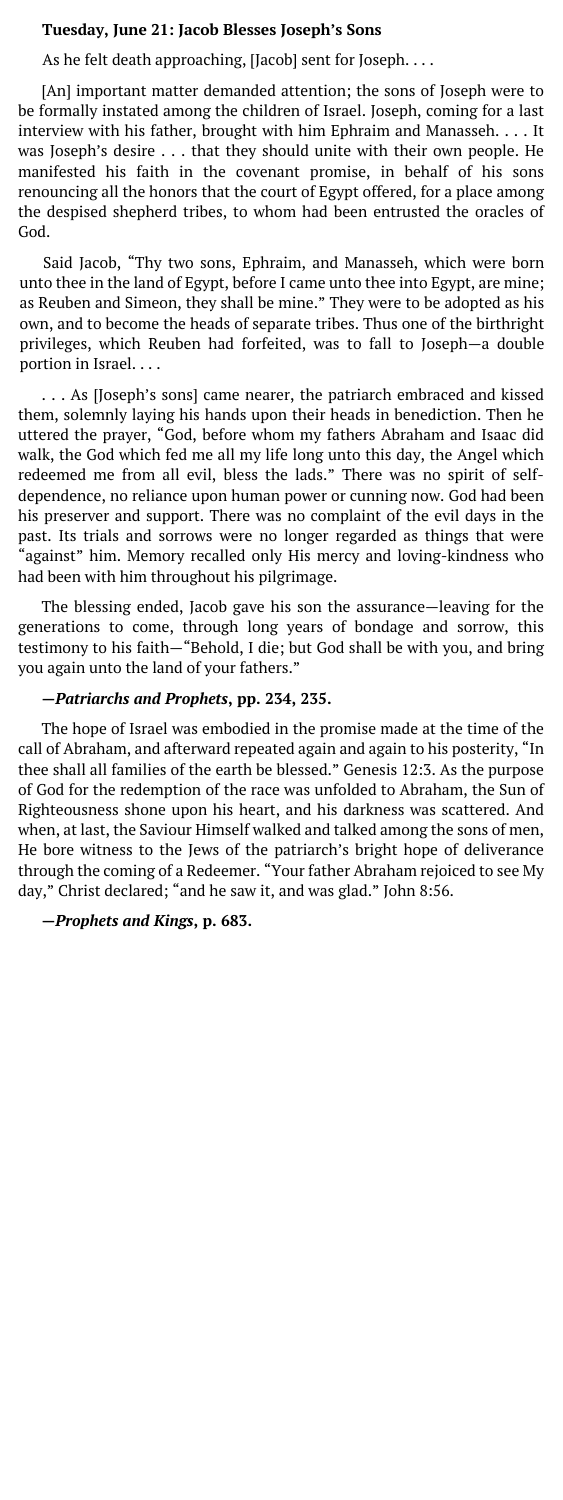#### **Wednesday, June 22: Jacob Blesses His Sons**

At the last all the sons of Jacob were gathered about his dying bed. And Jacob called unto his sons, and said, "Gather yourselves together, and hear, ye sons of Jacob; and hearken unto Israel your father," "that I may tell you that which shall befall you in the last days." Often and anxiously he had thought of their future, and had endeavored to picture to himself the history of the different tribes. Now as his children waited to receive his last blessing the Spirit of Inspiration rested upon him, and before him in prophetic vision the future of his descendants was unfolded. One after another the names of his sons were mentioned, the character of each was described, and the future history of the tribes was briefly foretold. . . .

The priesthood was apportioned to Levi, the kingdom and the Messianic promise to Judah, and the double portion of the inheritance to Joseph. The tribe of Reuben never rose to any eminence in Israel; it was not so numerous as Judah, Joseph, or Dan, and was among the first that were carried into captivity.

# **—***Patriarchs and Prophets***, p. 235.**

Jacob had ever been a man of deep and ardent affection; his love for his sons was strong and tender, and his dying testimony to them was not the utterance of partiality or resentment. He had forgiven them all, and he loved them to the last. His paternal tenderness would have found expression only in words of encouragement and hope; but the power of God rested upon him, and under the influence of Inspiration he was constrained to declare the truth, however painful.

The last blessings pronounced, Jacob repeated the charge concerning his burial place: "I am to be gathered unto my people: bury me with my fathers . . . in the cave that is in the field of Machpelah." "There they buried Abraham and Sarah his wife; there they buried Isaac and Rebekah his wife; and there I buried Leah." Thus the last act of his life was to manifest his faith in God's promise.

# **—***Patriarchs and Prophets***, p. 237.**

Not all in this world have taken sides with the enemy against God. Not all have become disloyal. There are a faithful few who are true to God; for John writes: "Here are they that keep the commandments of God, and the faith of Jesus." Revelation 14:12. Soon the battle will be waged fiercely between those who serve God and those who serve Him not. Soon everything that can be shaken will be shaken, that those things that cannot be shaken may remain. . . .

. . . God's tried and tested people will find their power in the sign spoken of in Exodus 31:12-18. They are to take their stand on the living word: "It is written." This is the only foundation upon which they can stand securely. Those who have broken their covenant with God will in that day be without God and without hope.

The worshipers of God will be especially distinguished by their regard for the fourth commandment, since this is the sign of God's creative power and the witness to His claim upon man's reverence and homage.

**—***Testimonies for the Church***, vol. 9, pp. 15, 16.**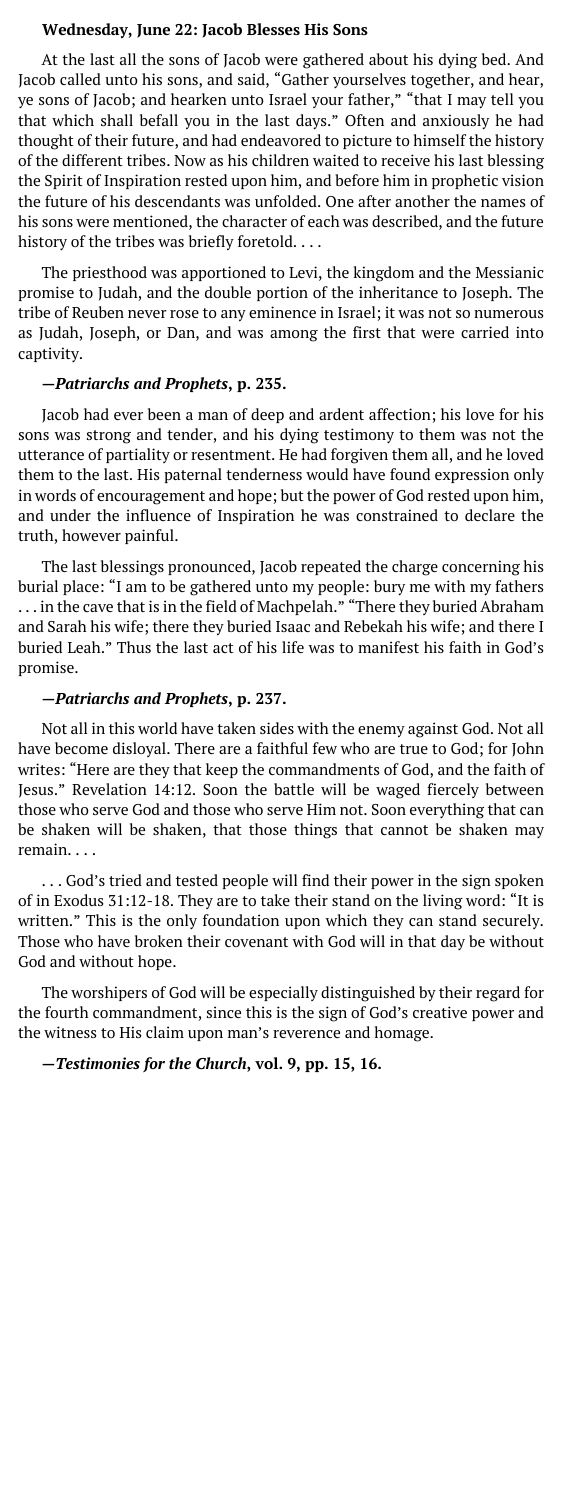# **Thursday, June 23: The Hope of the Promised Land**

Jacob and his sons had brought their flocks and herds with them to Egypt, where they had greatly increased. Before leaving Egypt, the people, by the direction of Moses, claimed a recompense for their unpaid labor; and the Egyptians were too eager to be freed from their presence to refuse them. The bondmen went forth laden with the spoil of their oppressors.

That day completed the history revealed to Abraham in prophetic vision centuries before: "Thy seed shall be a stranger in a land that is not theirs, and shall serve them; and they shall afflict them four hundred years; and also that nation, whom they shall serve, will I judge: and afterward shall they come out with great substance." Genesis 15:13, 14. [See appendix, note 3.] The four hundred years had been fulfilled. "And it came to pass the selfsame day, that the Lord did bring the children of Israel out of the land of Egypt by their armies." In their departure from Egypt the Israelites bore with them a precious legacy, in the bones of Joseph, which had so long awaited the fulfillment of God's promise, and which, during the dark years of bondage, had been a reminder of Israel's deliverance.

# **—***Patriarchs and Prophets***, p. 281.**

God never leads His children otherwise than they would choose to be led, if they could see the end from the beginning and discern the glory of the purpose which they are fulfilling as co-workers with Him.

All that has perplexed us in the providences of God will in the world to come be made plain. The things hard to be understood will then find explanation. The mysteries of grace will unfold before us. Where our finite minds discovered only confusion and broken promises, we shall see the most perfect and beautiful harmony. We shall know that infinite love ordered the experiences that seemed most trying.

He who is imbued with the Spirit of Christ abides in Christ. The blow that is aimed at him falls upon the Saviour, who surrounds him with His presence. Whatever comes to him comes from Christ. He has no need to resist evil, for Christ is his defense. Nothing can touch him except by our Lord's permission, and "all things" that are permitted "work together for good to them that love God."

#### **—***The Faith I Live By***, p. 64.**

[The] hope of redemption through the advent of the Son of God as Saviour and King, has never become extinct in the hearts of men. From the beginning there have been some whose faith has reached out beyond the shadows of the present to the realities of the future. Adam, Seth, Enoch, Methuselah, Noah, Shem, Abraham, Isaac, and Jacob—through these and other worthies the Lord has preserved the precious revealings of His will. And it was thus that to the children of Israel, the chosen people through whom was to be given to the world the promised Messiah, God imparted a knowledge of the requirements of His law, and of the salvation to be accomplished through the atoning sacrifice of His beloved Son.

# **—***Prophets and Kings***, pp. 682, 683.**